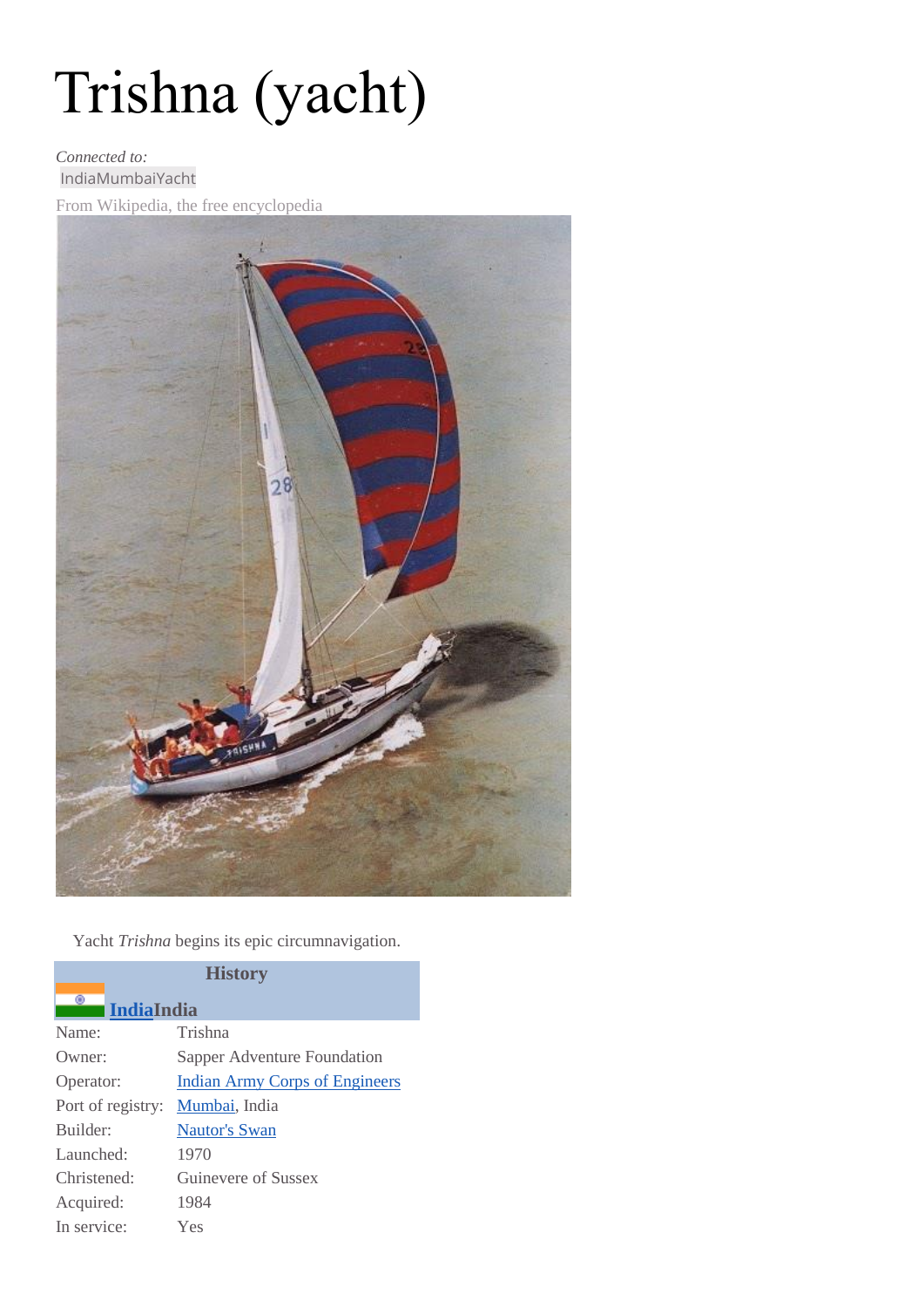| Renamed:                       | Trishna        |
|--------------------------------|----------------|
| Homeport:                      | Mumbai         |
| Identification:                | <b>BOM 109</b> |
| <b>General characteristics</b> |                |
| Class and type:                | Swan 37        |
| Type:                          | Yacht          |
| Tonnage:                       | $10.5$ tonnes  |
| Length:                        | $36$ ft 6 in   |
| Beam:                          | 10 ft 9 in     |
| Draught:                       | $6$ ft 1 in    |
| Sail plan:                     | Sloop          |
| Crew:                          | 6              |

*Trishna* is a [Swan](http://www.wikiwand.com/en/Swan_37) 37 [yacht](http://www.wikiwand.com/en/Yacht) belonging to the Corps of [Engineers](http://www.wikiwand.com/en/Indian_Army_Corps_of_Engineers) of the [Indian](http://www.wikiwand.com/en/Indian_Army) Army. The 1970-vintage boat, earlier known as *Guinevere of Sussex*, was purchased in 1984 from the United Kingdom. The yacht has since been used for long distance ocean sailing and training. The first of the yachts' journeys after it was acquired was its voyage from [Gosport](http://www.wikiwand.com/en/Gosport) to [Mumbai,](http://www.wikiwand.com/en/Mumbai) India. Subsequently the yacht embarked on its most notable voyage, the [circumnavigation](http://www.wikiwand.com/en/Circumnavigation) of the globe from 1985 to 1987. This was the first such achievement by an Indian crew[.](http://www.wikiwand.com/en/Trishna_(yacht)#citenotetelegraphindia1)<sup>[1]</sup> In subsequent years, the yacht has been used for international cruises primarily in the Indian Ocean region and is currently still operational.

### Background

The Sapper Adventure Foundation had sponsored a sailing expedition from [Bombay](http://www.wikiwand.com/en/Bombay) to [Bandar](http://www.wikiwand.com/en/Bandar_Abbas) Abbas, Iran in 1977[\[2\]\[3\]](http://www.wikiwand.com/en/Trishna_(yacht)#citenote2) in an 18-foot 1921-vintage wooden Seabir[d](http://www.wikiwand.com/en/Trishna_(yacht)#citenote4)[4]Class sailboat *Albatross*. This was an exercise to test the sailing capabilities of the sailors of the Corps of [Engineers](http://www.wikiwand.com/en/Indian_Army_Corps_of_Engineers) and a precursor to the circumnavigation of the globe by the [Sappers](http://www.wikiwand.com/en/Sappers) on *Trishna*.



Sailing in the Solent - October 1984

### Purchase of boat and sail Gosport, England to Bombay, India

**EDEG** The planning for the circumnavigation commenced in early 1980s and finally took off in 1984 when a team of officers from the Corps of Engineers flew to the U.K. to buy a boat and sail it back to India. Limited funds dictated the Sapper Adventure Foundation to purchase a second-hand sailboat for the venture. After an extensive survey of the second-hand boat market in the U.K., the crew shortlisted the 1970-vintage **[Swan](http://www.wikiwand.com/en/Nautor%27s_Swan)** 37 boat, *Guinevere of Sussex* based at **Brighton**.<sup>[18]</sup> After purchase of the yacht, it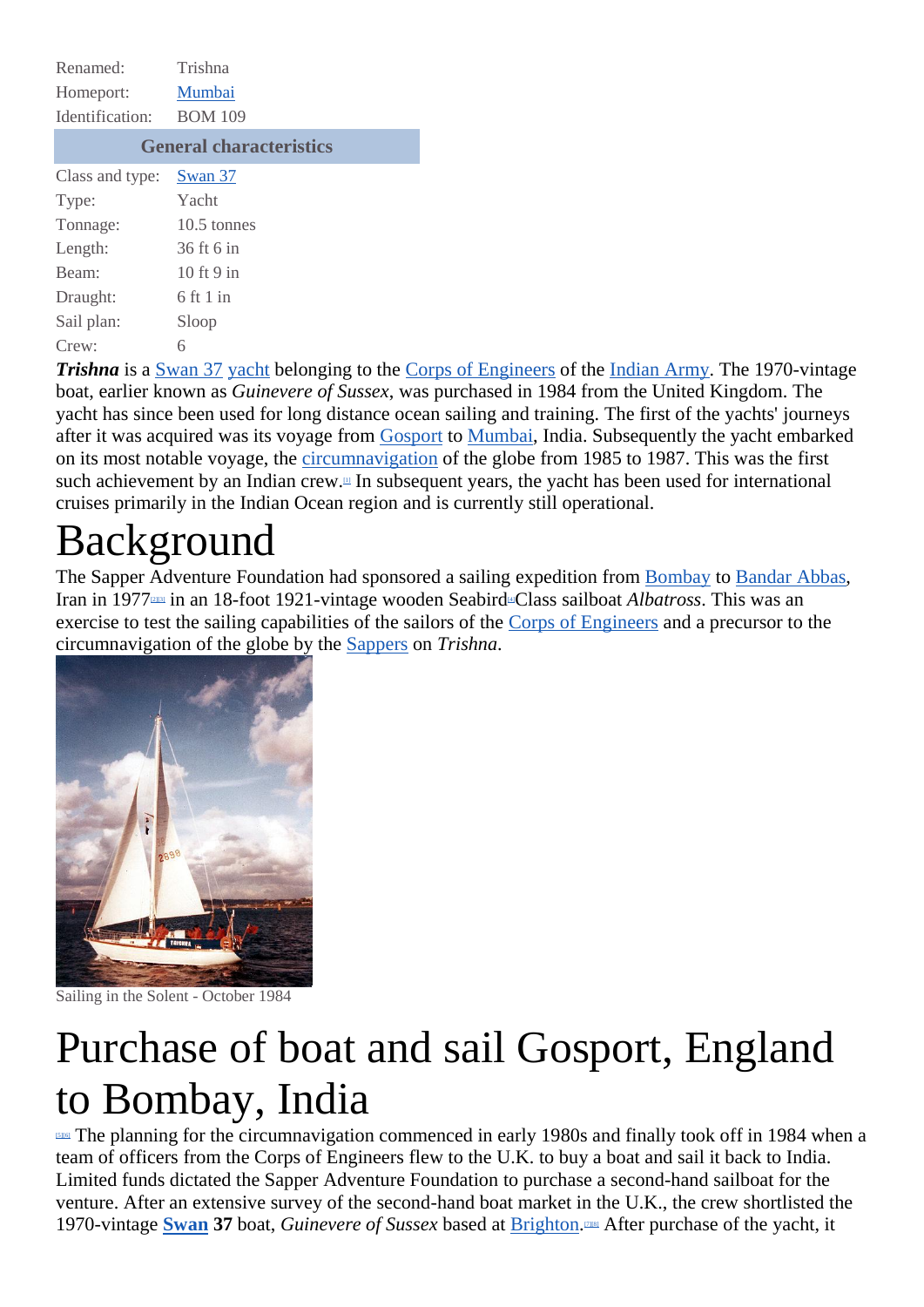was sailed by the crew to the Joint Services Sailing Center, [Gosport,](http://www.wikiwand.com/en/Gosport) U.K., where it underwent minor repairs and partial essential re-fit to make it sail-worthy for the voyage back to India. The crew also underwent sail training, which was organised under the aegis of the Royal [Engineers.](http://www.wikiwand.com/en/Royal_Engineers) Major Ron Gravels, ex-RE, was engaged and he undertook a month-long sail training program for the crew on the Solent, English Channel crossings to [[Cherbourg]] culminating in a sail to the ports of [Guernsey](http://www.wikiwand.com/en/Guernsey) and [Alderney](http://www.wikiwand.com/en/Alderney) in the [Channel](http://www.wikiwand.com/en/Channel_Islands) Islands<sup>[\[9\]\[](http://www.wikiwand.com/en/Channel_Islands)[10\]](http://www.wikiwand.com/en/Trishna_(yacht)#citenote10)</sup>



Trishna - The First Indian Circumnavigation 23

*Trishna* set off on her first long distance voyage from the Joint Services Sailing Center, [Gosport,](http://www.wikiwand.com/en/Gosport) U.K. on 12 October 1984. With the onset of winter, the crew had a rough passage, especially in the [Bay](http://www.wikiwand.com/en/Bay_of_Biscay) of [Biscay,](http://www.wikiwand.com/en/Bay_of_Biscay) [Mediterranean](http://www.wikiwand.com/en/Mediterranean_Sea) Sea and the Red [Sea.](http://www.wikiwand.com/en/Red_Sea) With halts at [Alderney](http://www.wikiwand.com/en/Alderney) (14 October), A [Coruña](http://www.wikiwand.com/en/A_Coru%C3%B1a) (20 October), [Lisbon](http://www.wikiwand.com/en/Lisbon) (26 October), [Gibraltar](http://www.wikiwand.com/en/Gibraltar) (1 November), [Ibiza](http://www.wikiwand.com/en/Ibiza) (7 November), [Malta](http://www.wikiwand.com/en/Malta) (17 November), [Iraklion](http://www.wikiwand.com/en/Iraklion) (24 November), Port [Said](http://www.wikiwand.com/en/Port_Said) (1 December) through the Suez [Canal,](http://www.wikiwand.com/en/Suez_Canal) Port [Sudan](http://www.wikiwand.com/en/Port_Sudan) (15 December), [Aden](http://www.wikiwand.com/en/Aden) (30 December), [Salalah](http://www.wikiwand.com/en/Salalah) (10 January 1985), [Muscat,](http://www.wikiwand.com/en/Muscat,_Oman) Oman (19 January) and [Bombay](http://www.wikiwand.com/en/Bombay) (1 February 1985)

### Team

The team consisted of ten members, with six on the boat at any one time. These were:

- Maj K. S. Rao, SC, SM, the *Skipper*
- Maj A. Bhattacharya, S. M.
- Maj Amreshwar Pratap Singh, SM (Bar), VSM
- Maj A. K. Singh, KC, SM
- Capt Sanjeev Shekhar, SC
- Capt Chandrahas Bharti, SC
- Col T. P. S. Chowdhary, AVSM, the *Team Manager* sailed from [Gosport](http://www.wikiwand.com/en/Gosport) to Port [Said](http://www.wikiwand.com/en/Port_Said)
- Capt M.S. Pillai, SM sailed from Port [Said](http://www.wikiwand.com/en/Port_Said) to [Mumbai](http://www.wikiwand.com/en/Mumbai)
- Maj S.N. Mathur, SM
- Maj Rakesh Bassi
- Lt Navin Ahuja, SM sailed from Trinidad to Auckland;

Maj A. K. Singh, a permanent member of the Expedition, was handicapped. His leg had been amputated above the knee after a hang gliding accident in 1981.<sup>[\[15\]\[16\]](http://www.wikiwand.com/en/Trishna_(yacht)#citenote15)</sup>



Crew of Trishna on its sail from UK to Bombay - October 1984 – February 1985

## Voyages by Trishna

See also: First Indian [circumnavigation](http://www.wikiwand.com/en/First_Indian_circumnavigation)

- [Gosport](http://www.wikiwand.com/en/Gosport)[-Alderney-](http://www.wikiwand.com/en/Alderney)A [Coruña-](http://www.wikiwand.com/en/A_Coru%C3%B1a)[Lisbon](http://www.wikiwand.com/en/Lisbon)[-Gibraltar](http://www.wikiwand.com/en/Gibraltar)[-Ibiza](http://www.wikiwand.com/en/Ibiza)[-Malta-](http://www.wikiwand.com/en/Malta)[Crete-](http://www.wikiwand.com/en/Crete)Port [Said-](http://www.wikiwand.com/en/Port_Said)Suez [Canal-](http://www.wikiwand.com/en/Suez_Canal)Port [Sudan-](http://www.wikiwand.com/en/Port_Sudan)[Aden-](http://www.wikiwand.com/en/Aden)[Salalah](http://www.wikiwand.com/en/Salalah)[-Muscat](http://www.wikiwand.com/en/Muscat,_Oman)[-Bombay](http://www.wikiwand.com/en/Bombay) in September 1984 to February 1985<sup>[\[17\]\[18\]](http://www.wikiwand.com/en/Trishna_(yacht)#citenote17)</sup>
- [Mumbai](http://www.wikiwand.com/en/Mumbai)[-Lakshwadeep-](http://www.wikiwand.com/en/Lakshwadeep)[Goa-](http://www.wikiwand.com/en/Goa)Mumbai in April 1985[\[19\]\[20\]\[](http://www.wikiwand.com/en/Trishna_(yacht)#citenote19)[21\]](http://www.wikiwand.com/en/Trishna_(yacht)#citenote21)